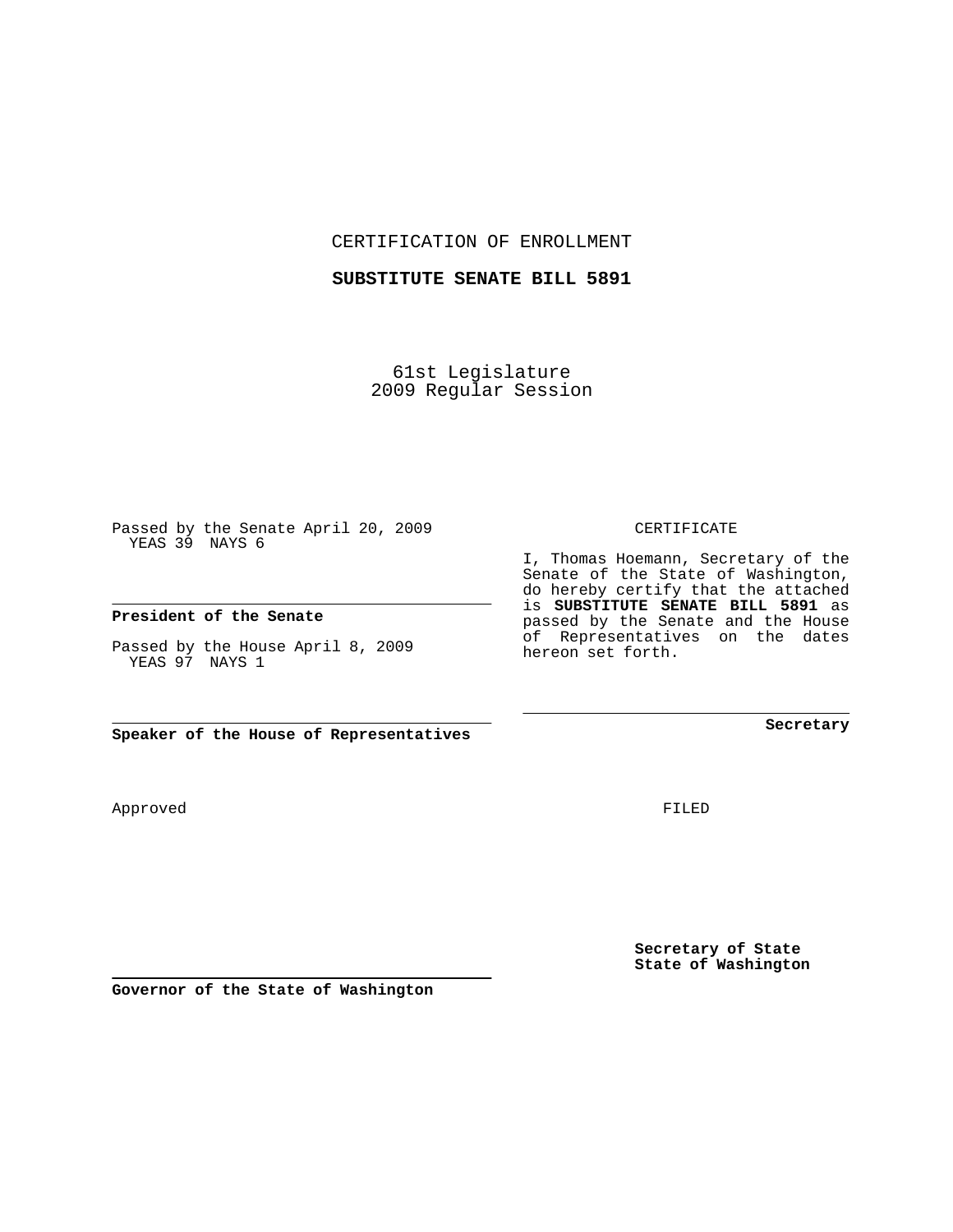## **SUBSTITUTE SENATE BILL 5891** \_\_\_\_\_\_\_\_\_\_\_\_\_\_\_\_\_\_\_\_\_\_\_\_\_\_\_\_\_\_\_\_\_\_\_\_\_\_\_\_\_\_\_\_\_

\_\_\_\_\_\_\_\_\_\_\_\_\_\_\_\_\_\_\_\_\_\_\_\_\_\_\_\_\_\_\_\_\_\_\_\_\_\_\_\_\_\_\_\_\_

AS AMENDED BY THE HOUSE

Passed Legislature - 2009 Regular Session

## **State of Washington 61st Legislature 2009 Regular Session**

**By** Senate Health & Long-Term Care (originally sponsored by Senator Keiser; by request of Governor Gregoire)

READ FIRST TIME 02/25/09.

 1 AN ACT Relating to establishing a forum for testing primary care 2 medical home reimbursement pilot projects; adding new sections to 3 chapter 70.54 RCW; creating a new section; and providing an expiration 4 date.

5 BE IT ENACTED BY THE LEGISLATURE OF THE STATE OF WASHINGTON:

 6 NEW SECTION. **Sec. 1.** The legislature declares that collaboration 7 among public payors, private health carriers, third-party purchasers, 8 and providers to identify appropriate reimbursement methods to align 9 incentives in support of primary care medical homes is in the best 10 interest of the public. The legislature therefore intends to exempt 11 from state antitrust laws, and to provide immunity from federal 12 antitrust laws through the state action doctrine, for activities 13 undertaken pursuant to pilots designed and implemented under section 2 14 of this act that might otherwise be constrained by such laws. The 15 legislature does not intend and does not authorize any person or entity 16 to engage in activities or to conspire to engage in activities that 17 would constitute per se violations of state and federal antitrust laws 18 including, but not limited to, agreements among competing health care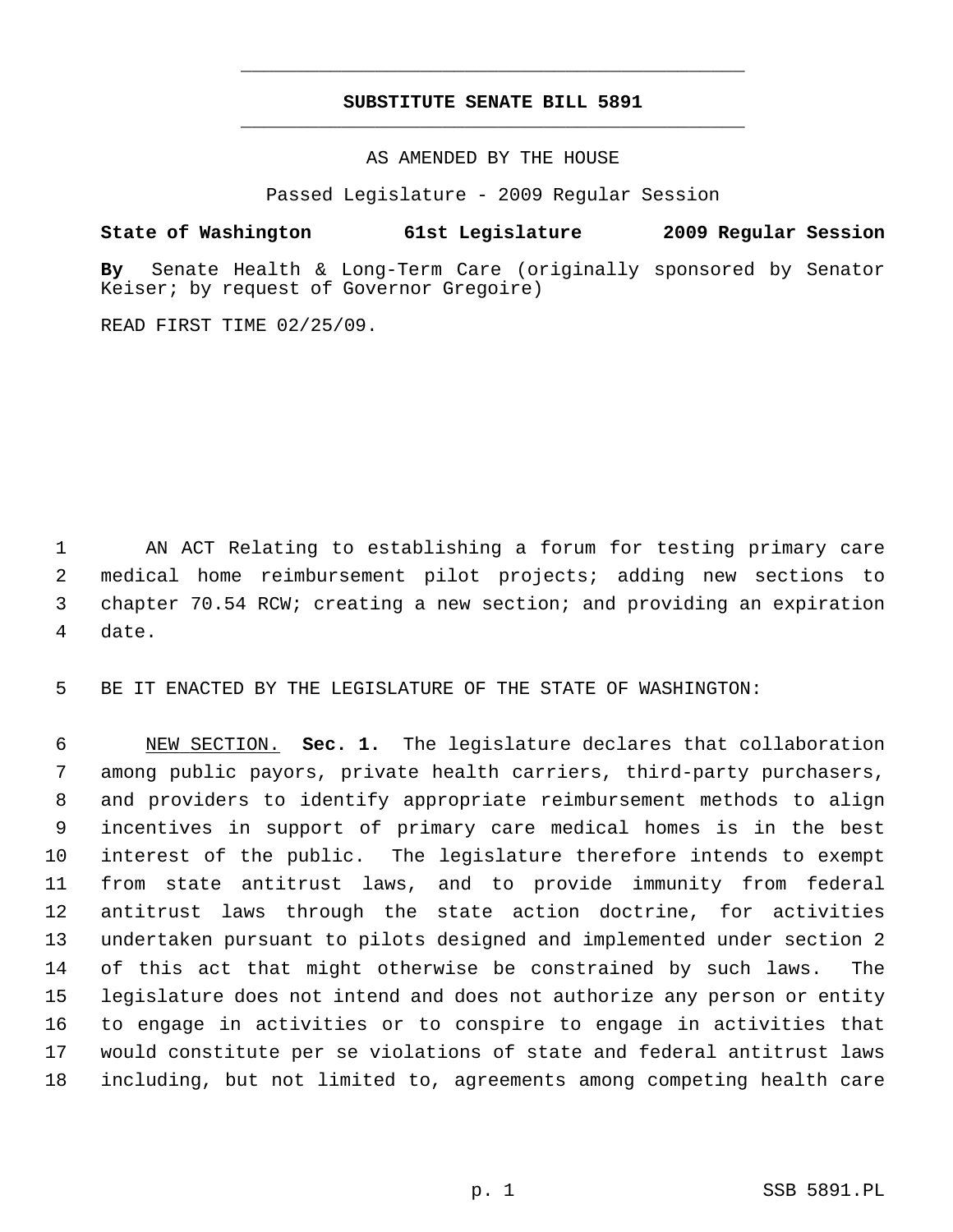1 providers or health carriers as to the price or specific level of 2 reimbursement for health care services.

 3 NEW SECTION. **Sec. 2.** A new section is added to chapter 70.54 RCW 4 to read as follows:

 5 The health care authority and the department of social and health 6 services shall design, oversee implementation, and evaluate one or more 7 primary care medical home reimbursement pilot projects in the state to 8 include as participants public payors, private health carriers, third- 9 party purchasers, and health care providers. Based on input from 10 participants, the agencies shall:

11 (1) Determine the number and location of primary care medical home 12 reimbursement pilots;

13 (2) Determine criteria to select primary care clinics to serve as 14 pilot sites to facilitate testing of medical home reimbursement methods 15 in a variety of primary care settings;

16 (3) Select pilot sites from those primary care provider clinics 17 that currently employ a number of activities and functions typically 18 associated with medical homes, or from sites that have been selected by 19 the department of health to participate in a medical home collaborative 20 under section 2, chapter 295, Laws of 2008;

21 (4) Determine one or more reimbursement methods to be tested by the 22 pilots;

23 (5) Identify pilot performance measures for clinical quality, 24 chronic care management, cost, and patient experience through patient 25 self-reporting; and

26 (6) Appropriately coordinate during planning and operation of the 27 pilots with the department of health medical home collaboratives and 28 with other private and public efforts to promote adoption of medical 29 homes within the state.

30 NEW SECTION. **Sec. 3.** A new section is added to chapter 70.54 RCW 31 to read as follows:

32 The health care authority and the department of social and health 33 services may select a pilot site that currently employs the following 34 activities and functions associated with medical homes: Provision of 35 preventive care, wellness counseling, primary care, coordination of 36 primary care with specialty and hospital care, and urgent care